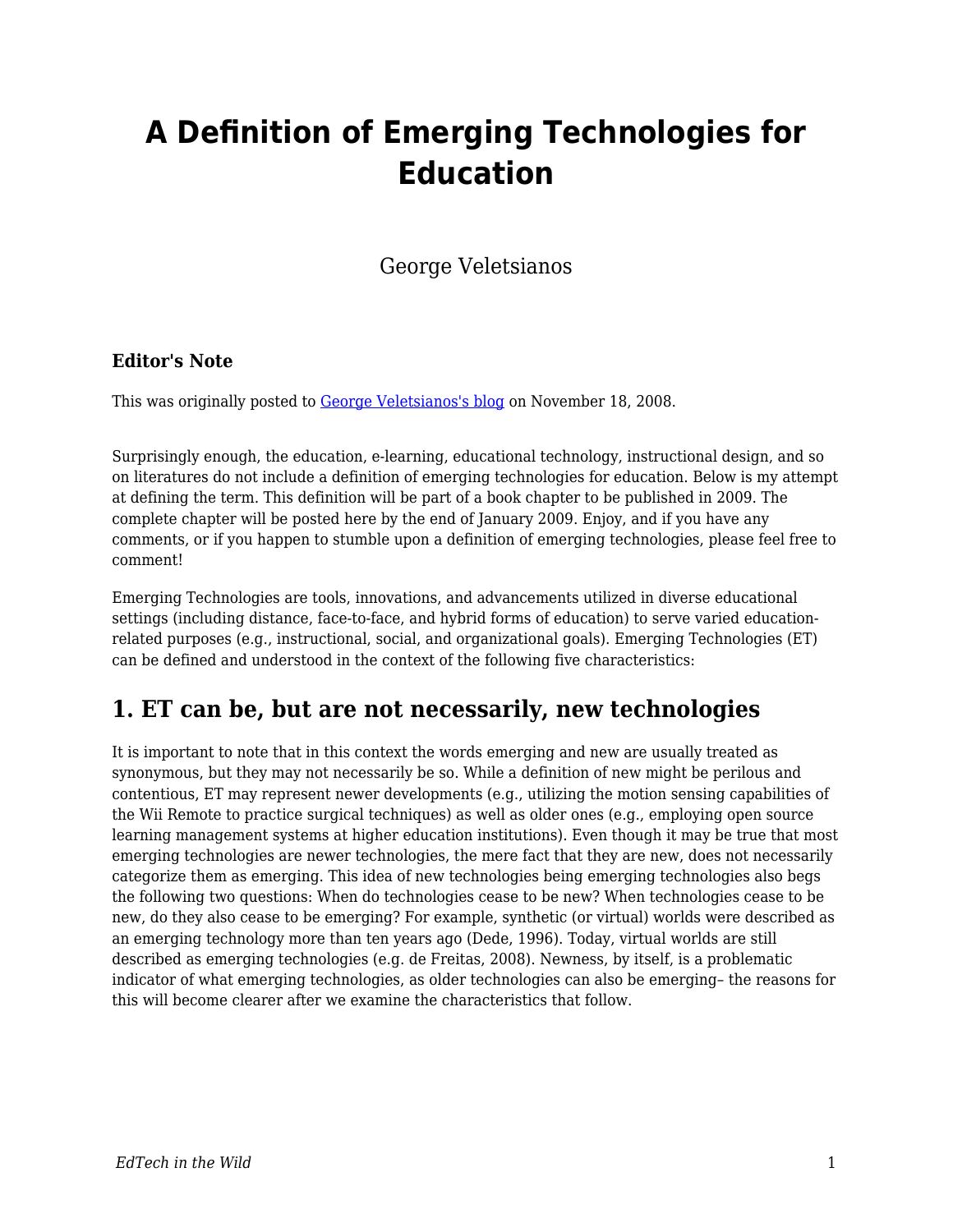### **2. ET are evolving organisms that exist in a state of "coming into being"**

The word evolving describes a dynamic state of change and continuous refinement and development. Twitter, the popular social networking and micro-blogging platform, represents an illustrative example of an ET that is "coming into being." Twitter's early success and popularity would often cause frequent outages. Such issues were most noticeable during popular technology events (e.g., during the MacWorld keynote address). After a while, Twitter's outage issues were both lambasted and anticipated by the industry. When a new company moved into Twitter's old offices, an image was posted on the office door (Figure 1) as a tongue-in-cheek statement regarding Twitter's downtime and office relocation. Early attempts to satisfy sudden surges in demand included using more servers and implementing on/off switches to various Twitter features (e.g., during the 2008 WorldWide Developers Conference), while later efforts included Re-designing the application's architecture and withdrawing services (e.g., free SMS and instant messaging support). Existing in a state of evolution, Twitter continuously develops and refines its service, while maintaining its core purpose, and still being an emerging rather than an established technology.

#### **3. ET go through hype cycles**

Today's emerging technology might be tomorrow's fad, and today's simple idea might be tomorrow's key to boosting productivity. While it is easy to fall into the trap of believing that today's innovations will completely restructure and revolutionize the way we learn and teach, it is important to remain critical to hype. Even though technology has had a major impact on how distance education is delivered, managed, negotiated, and practiced, it is also important to recognize that due to organizational, cultural, and historical factors, education, as a field of study and practice, is resistant to change (c.f. Cuban, 1993; Lortie, 1975). Technologies and ideas go through cycles of euphoria, adoption, activity and use, maturity, impact, enthusiasm, and even infatuation. In the end, some of today's emerging technologies (and ideas) will become stable (and staple), while others will fade in the background.

One way to describe the hype that surrounds emerging technologies and ideas for education is to observe the Hype Cycle model (Fenn & Raskino, 2008) developed by Gartner Inc. This model evaluates the relative maturity and impact of technologies and ideas and follows five stages that have been successfully applied to diverse topics (table 1). Most specific to the topic of this book are the hype cycle models developed for Higher Education (Gartner, 2008a) e-learning (Gartner, 2006), and emerging technologies (Gartner, 2008b).

## **4. ET satisfy the "not yet" criteria**

The "not yet" criteria refer to two interrelated issues:

a. *ET are not yet fully understood*. One factor distinguishing ET from other forms of technology is the fact that we are not yet able to understand what such technologies are, what they offer for education, and what they mean for learners, instructors, and institutions. For example, what exactly is mobile learning? How does it differ from other forms of learning? What does it mean to have access to data regardless of geographic location? What are the social and pedagogical affordances of mobile learning in relation to alternative forms of learning? As a result of ET not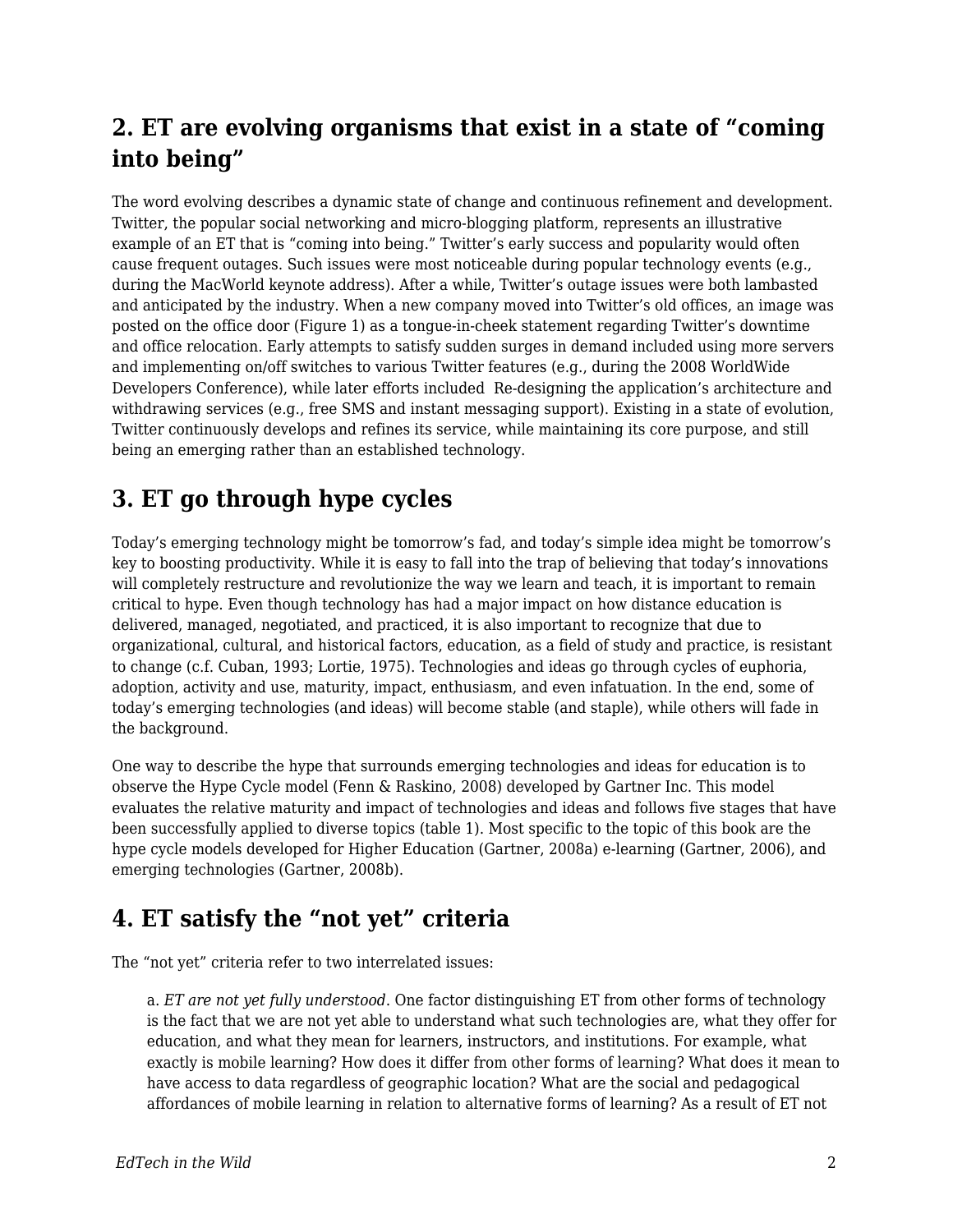being fully understood, a second issue arises:

b. *ET are not yet fully researched or researched in a mature way*. Initial investigations of ET are often evangelical and describe superficial issues of the technology (e.g., benefits and drawbacks) without focusing on underdtanding the affordances of the technology and how those affordances can provide different (and hopefully better) ways to learn and teach at a distance. Additionally, due to the evolutionary nature of these technologies, the research that characterizes it falls under the case study and formative evaluation approaches (Dede, 1996), which, by itself, is not necessarily a negative facet of research, but it does pinpoint to our initial attempts to understand the technology and its possibilities. Nevertheless, because ET are not yet fully researched, initial deployments of emerging technology applications merely replicate familiar processes, leading critics to argue that technologies are new iterations of the media debate (e.g., Choi and Clark, 2006; c.f. Clark, 1994; Kozma, 1994; Tracey & Hasting, 2005). Unfortunately, to a large extend, they are right – newer technologies are often used in old ways: Linear PowerPoint slides replace slideshow projectors; blogs – despite the opportunities they offer for collaboration – replace personal reflection diaries; and pedagogical agent lectures replace nonagent lectures (e.g., Choi and Clark, 2006).

### **5. ET are potentially disruptive but their potential is mostly unfulfilled**

Individuals and corporations recognize that a potential exists, but such potential hasn't yet been realized. The potential to transform practices, processes, and institutions, is both welcomed and opposed. For example, open access journals have the potential to transform the ways research and knowledge are disseminated and evaluated. While this advancement has the potential to disrupt scholarship, to date, the majority of research is still published at closed access journals and periodicals.

As I have said before, i developed the above "definition/description" because i couldn't find one in the literature. If you have one that for one reason or another i couldn't find, please feel free to add the citation/reference to the comments or send me an email. If you have any critiques, i also wouldn't mind hearing those either :)